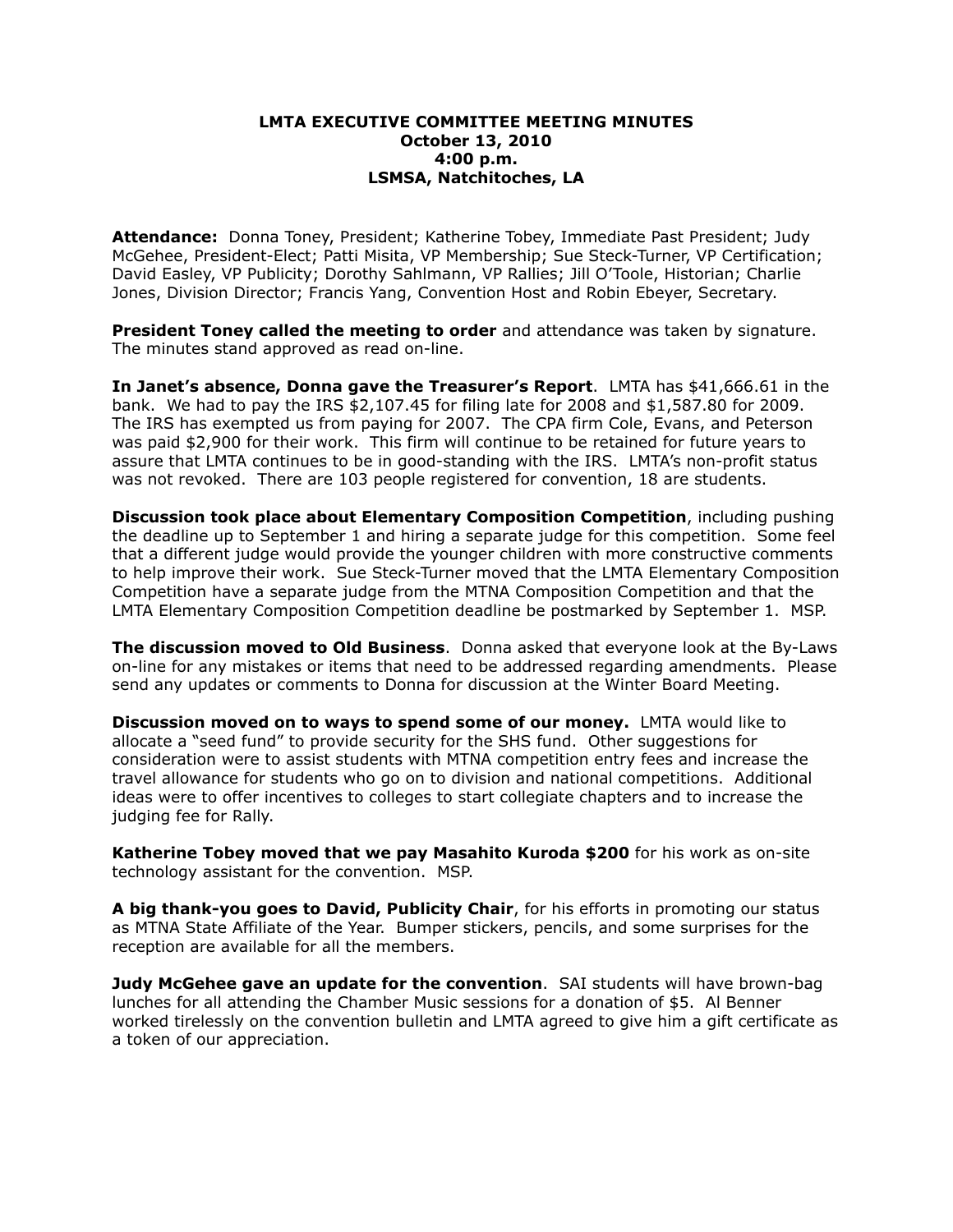# **Katherine Tobey and Cindy Hockenjos are our two 2011 Foundation Fellows**. All

money collected from the Used Music Sale, the Silent Auction, and other donations will be to support these two wonderful teachers.

**Thanks were given to Cara McCool,** who designed our new SHS t-shirts and coordinated sales. 50 shirts were printed incorrectly and given to us at a reduced cost.

# **Announcements:**

2011 Convention will be at LSU in Baton Rouge on October 13-14, 2011. This is Fall Break, so conflicting activities and parking issues should be at a minimum. Al Benner suggested that the Convention Commissioned Composer be Kevin George, Delgado professor and jazz musician. Possible convention guest artists and presenters are Jennifer Hayghe and Steve Betts.

**The South Central Division Meeting** will be January 15-16 at the University of Oklahoma, Norman, OK.

**The Winter Board Meeting** will be on January 29, 2011 at LSU.

**Grace Lau (Baton Rouge) is the new Strings Rally Chair**, succeeding Jivka Jelevka.

**Paul Christopher has resigned as String Chair**.

**Donna Clavijo resigned as Junior Auditions Chair** and Lawanda Blakeney has agreed to serve.

**LMTA is nominating Sue Steck-Turner as the MTNA Teacher of the Year**.

**Alyssa Cortright who received the Outstanding Harpist** award at the 2010 Harp Rally was left out of the recent Score. Her name will be added to the website.

Respectfully submitted,

Robin Ebeyer, Secretary

# **LMTA BOARD MEETING MINUTES October 13, 2010, 7:30 p.m. LSMSA, Natchitoches, LA**

**Attendance:** Katherine Tobey, Immediate Past President and Webmaster; Carol White, IMTF Chair; Tamera Zona, CMTA Vice-President; Jill O'Toole, CMTA President, CMTA Rally Chair and Historian; Dorothy Sahlmann, VP Rallies; Carla Breaux, Technology Chair; Mila Olivier, LAMTA President; Cindy Hockenjos, Outstanding Teacher Award Chair; Teresa Thomason, State Rally Chair; David Evenson, Piano Chair; Jeanne Patterson, Elementary Auditions Chair; Paul Christopher, Strings Chair; Francis Yang, Convention Host; Christine B. Allen, Convention Host; Chia-Ling Lien, BRMTA President; David Easley, VP Publicity; Judy McGehee, President-Elect; Sue Steck-Turner, VP Certification; Patti Misita, VP Membership; Donna Toney, President; Thais Perkins, Arts Awareness Chair; Joni Jensen, College Faculty Chair; Chan Kiat Lim, Chamber Music Competition Chair; Patricia Burns, RAMTA, and Robin Ebeyer, Secretary.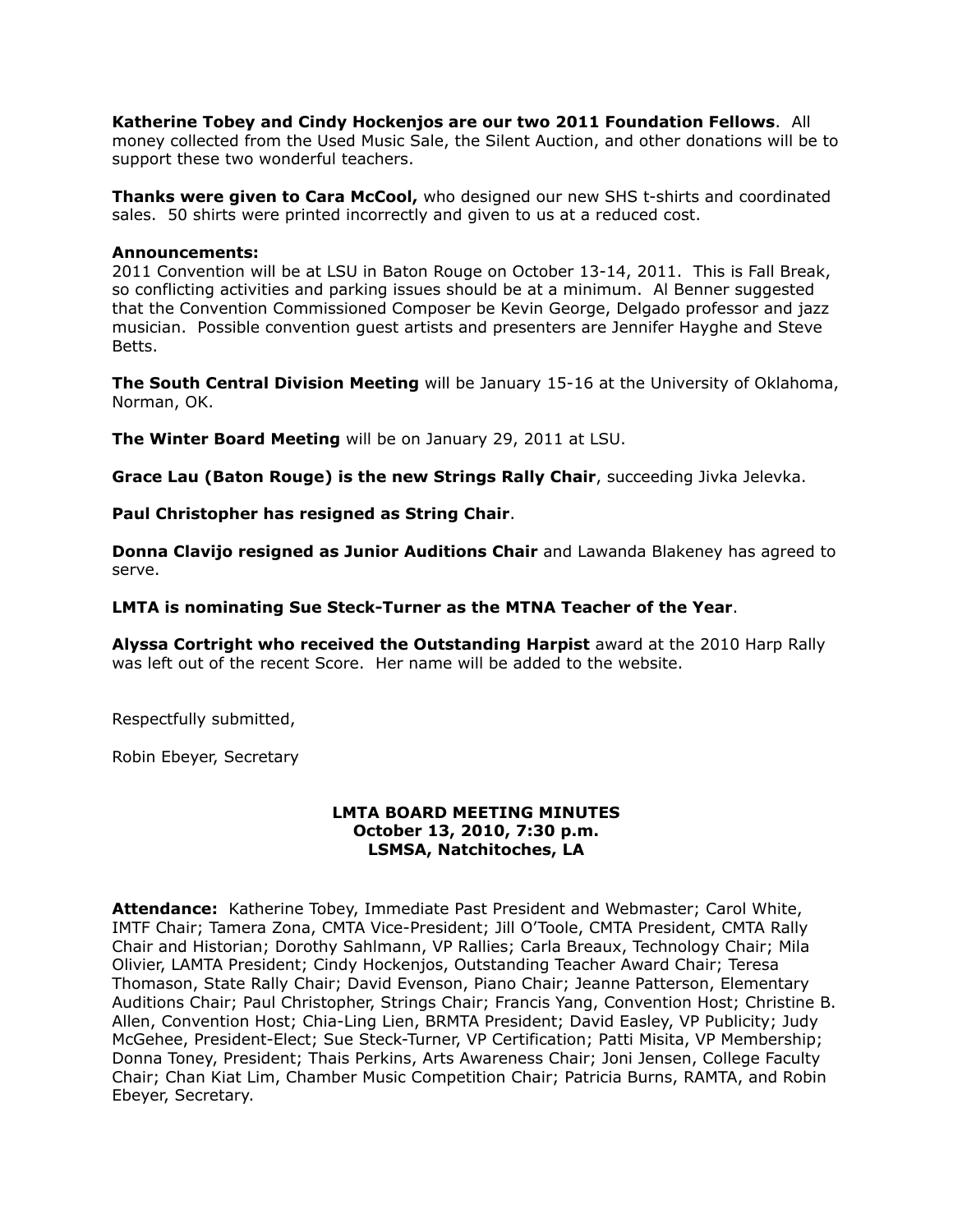# **President Donna Toney called the meeting to order**, following a lovely dinner.

#### **Attendance was taken by signature**.

**In Janet's absence, Donna gave the Treasurer's Report**. LMTA has \$41,666.61 in the bank. We had to pay the IRS \$2,107.45 for filing late for 2008 and \$1,587.80 for 2009. The IRS has exempted us from paying for 2007. The CPA firm Cole, Evans, and Peterson was paid \$2,900 for their work, and will continue to be retained for future years to assure that LMTA continues to be in good-standing with the IRS. LMTA's non-profit status was not revoked. There are 103 people registered for convention, 18 were students.

**Sue gave the group an update on Certification**. LMTA now has 14 newly nationally certified members, which puts Louisiana in second place in the nation for percentage of members who are certified. Each district was encouraged to keep their local members up to date on their certification.

**Patti informed the group that we currently have 349 members,** which is down a little from last year. That number also included 30 new members as well as members who have not renewed, but were encouraged to renew as soon as possible.

**Katherine, LMTA Webmaster**, asked that all Board members notify her as soon as possible with changes and updates which need to be uploaded to the website. Our goal is to keep our website as current as possible at all times.

**Sue encouraged all present to purchase SHS t-shirts** for themselves and their studios. SHS could make about \$500 with the sale of these shirts.

**The Full Board was asked by President Donna Toney to review the LMTA Constitution and By-Laws** for any changes and/or updates that need to be addressed, and to contact her with those items. The Executive Board will discuss all suggestions at the January Winter Board Meeting.

**Sarah Roy asked that all Foundation donation checks** be made out to "MTNA Foundation Fund."

**After settling with the IRS, LMTA still has an ample amount of money**. In order to stay within our non-profit status limits, we should be spending some of this money. Any ideas are welcomed. Some ideas include subsidizing the SHS fund, raising the Rally judging fee, and assisting students who compete in the MTNA competitions.

**The 2011 Commissioned Composer** will be Kevin George, Delgado professor and jazz musician.

**Thanks goes to Al Benner** for all his hard work on the Convention bulletin, as well as Tamera Zona for her contributions.

**The 2011 Convention will be held at LSU in Baton Rouge on October 13-14, 2011**. Possible guest artists and presenters are Jennifer Hayghe and Steve Betts.